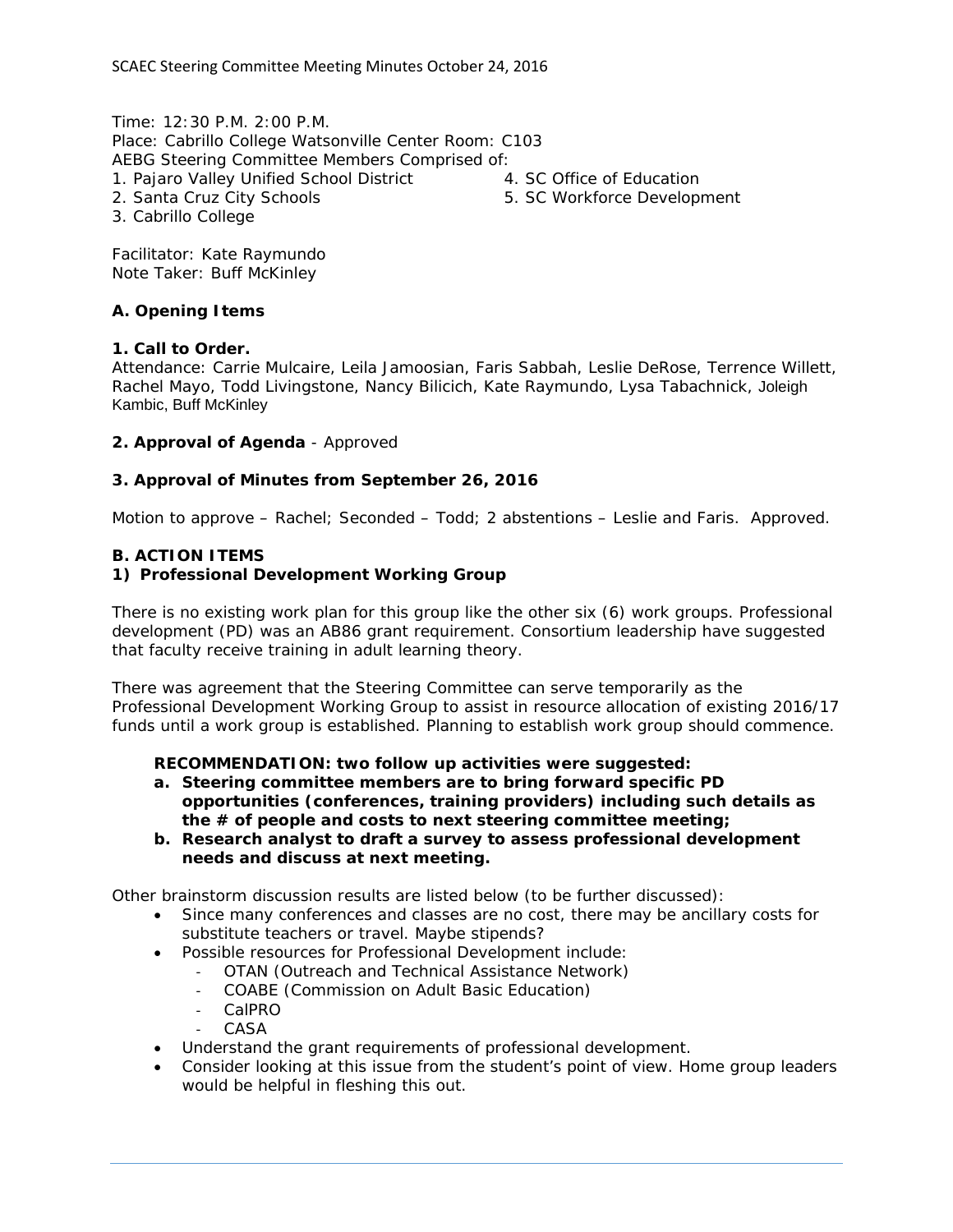# **C. INFORMATION ITEMS**

## **1) Timeline for AEBG Program Director Replacement**

- Board developed the timeline and job description. They've been asked to consider a bump in Job Title and Salary and make it a 12-month position (currently 11 mo.).
- We will seek to hire an interim in November. Maybe have an open announcement if the internal search doesn't work. The permanent job announcement goes out in Spring 2017. The interim director could be eligible for the permanent position.
- There were questions about the Exhibit B of the PVUSD contract.
- Question arose about the need to access information that has been submitted to through the AEBG portal.

### **RECOMMENDATION: Carrie will ask Neil Kelly from Chancellor's Office about the ability to add a co-chair for access to the portal. Todd and Kate will continue an offline discussion about Exhibit B allocation tracking and expenses.**

## **2) Update of Data and Accountability Work Group**

- Clarified the milestones leading up to the 12/20 due date of the Data and Accountability Work Plan & Budget. Workplan will be finalized after the AEBG Summit (Nov 1-2) to ensure alignment with WIOA requirements. Milestones:
	- ‐ 11/1 11/2 AEBG Summit
	- ‐ 11/7 11/11 Data work group conference call to discuss Summit outcomes and populate the work plan.
	- ‐ 11/28 Next Steering Committee meeting final review of plan for Board approval
	- ‐ 12/12 –Board Meeting for approval of Consortium plan
	- ‐ 12/20 Proposal due to Chancellor's office.
- Committee members can view progress on work plan at **Proposed Activity/Uses for Data/Accountability Funds**. Work group is working to add details to enable a quicker turnaround after the Summit. Also, the narrative field can be used to help explain the SISs for the board.
- Last week's call to Kathy Booth confirmed the need to wait on equipment purchases until after the proposal is approved and reinforced the importance of capturing not only data but also the qualitative aspect of storytelling.
- The adult school is anxious to move forward on the proposed workplan expenses.

# **3) Communication - Contact Sheet update**

- A contact list with board, committee members, work group members has been developed on google spreadsheet. This list was originally created for AB86 grant. The purpose of this list is to identify future meeting advisors as well as community partners.
- There was a concern that some contacts are retired or no longer in the area so each Steering committee member should seek to edit the list with individuals to consider deleting or adding new contacts.
- This sheet is not to be widely shared since it contains private information that we don't have permission to disseminate.

#### **RECOMMENDATION: Contact list to be shared with steering members; members are to update google sheet, SCAEC Consortium Contact List-10-18-16 with new contacts as well marking old contacts as 'retired' or 'inactive'.**

## **4) Communication - Google Drive Folder for Sharing**

 A new SCAEC folder will be created and populated will all working docs (such as contact list)